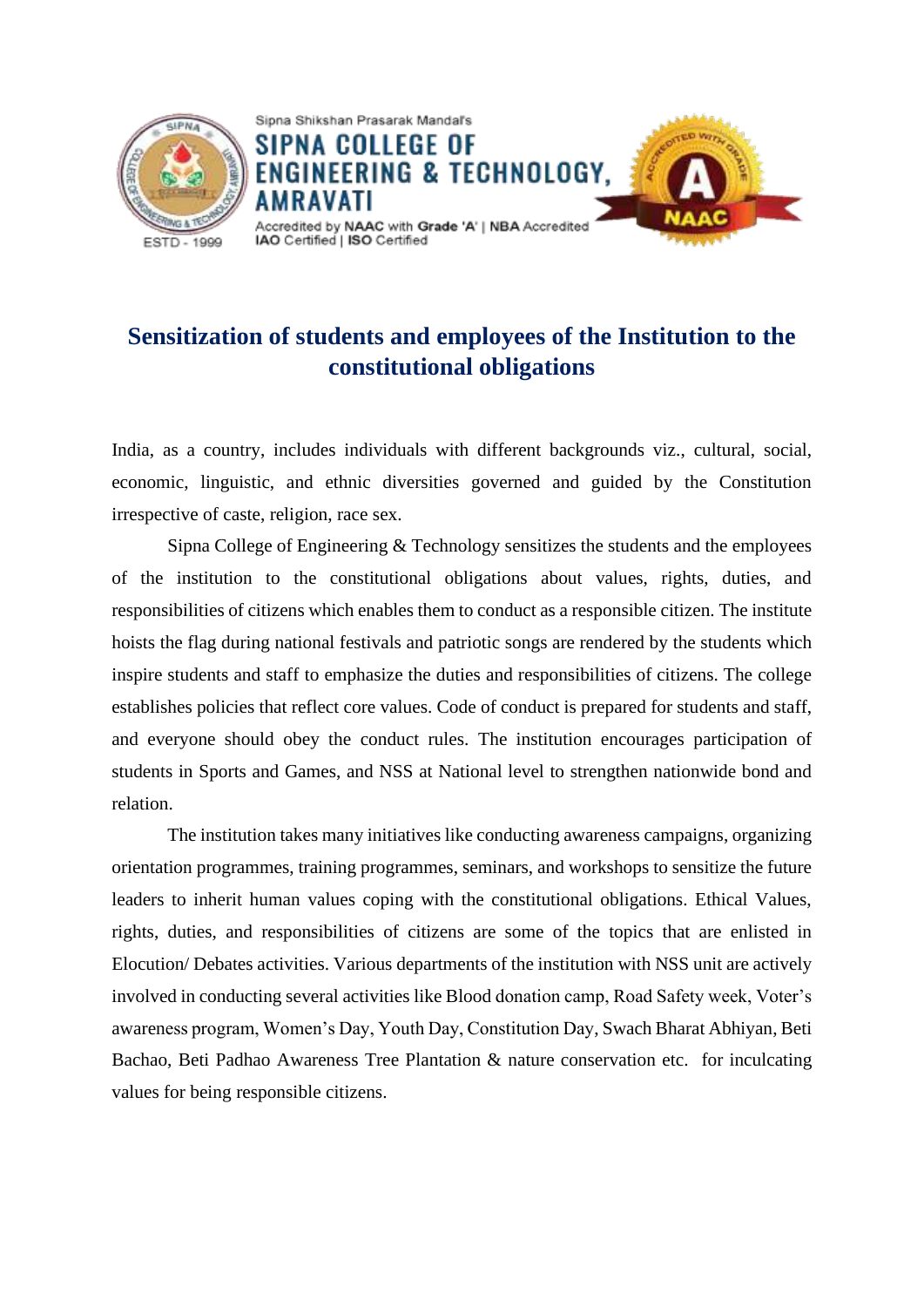The affiliating University curriculum is framed with mandatory courses like Professional ethics and human values, Constitution of India, as a small step to inculcate constitutional obligations among the students.

#### **Blood donation camp**



### **Swachh Bharat Abhiyan**

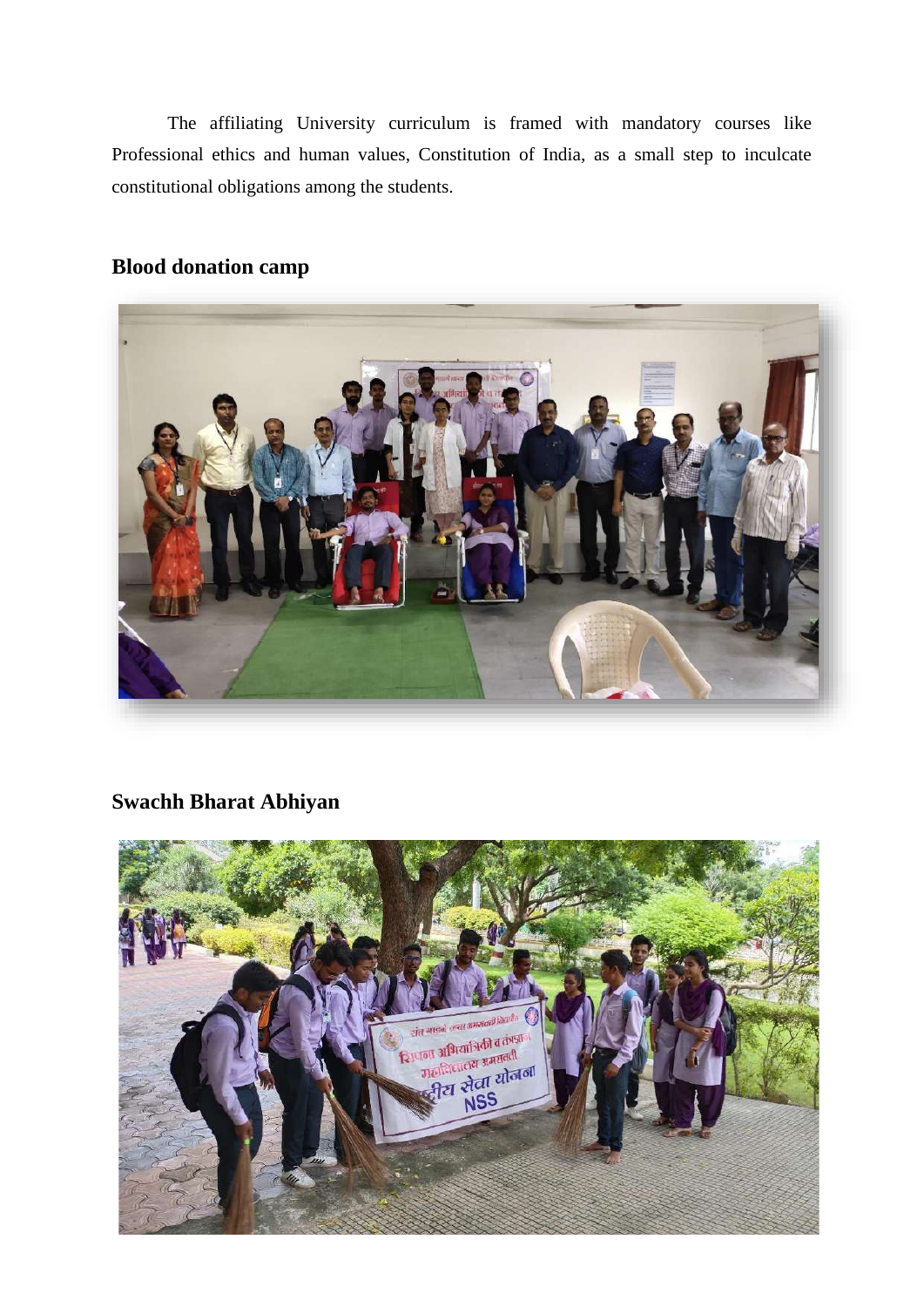# **Voter's awareness program**



# **Women's Day**

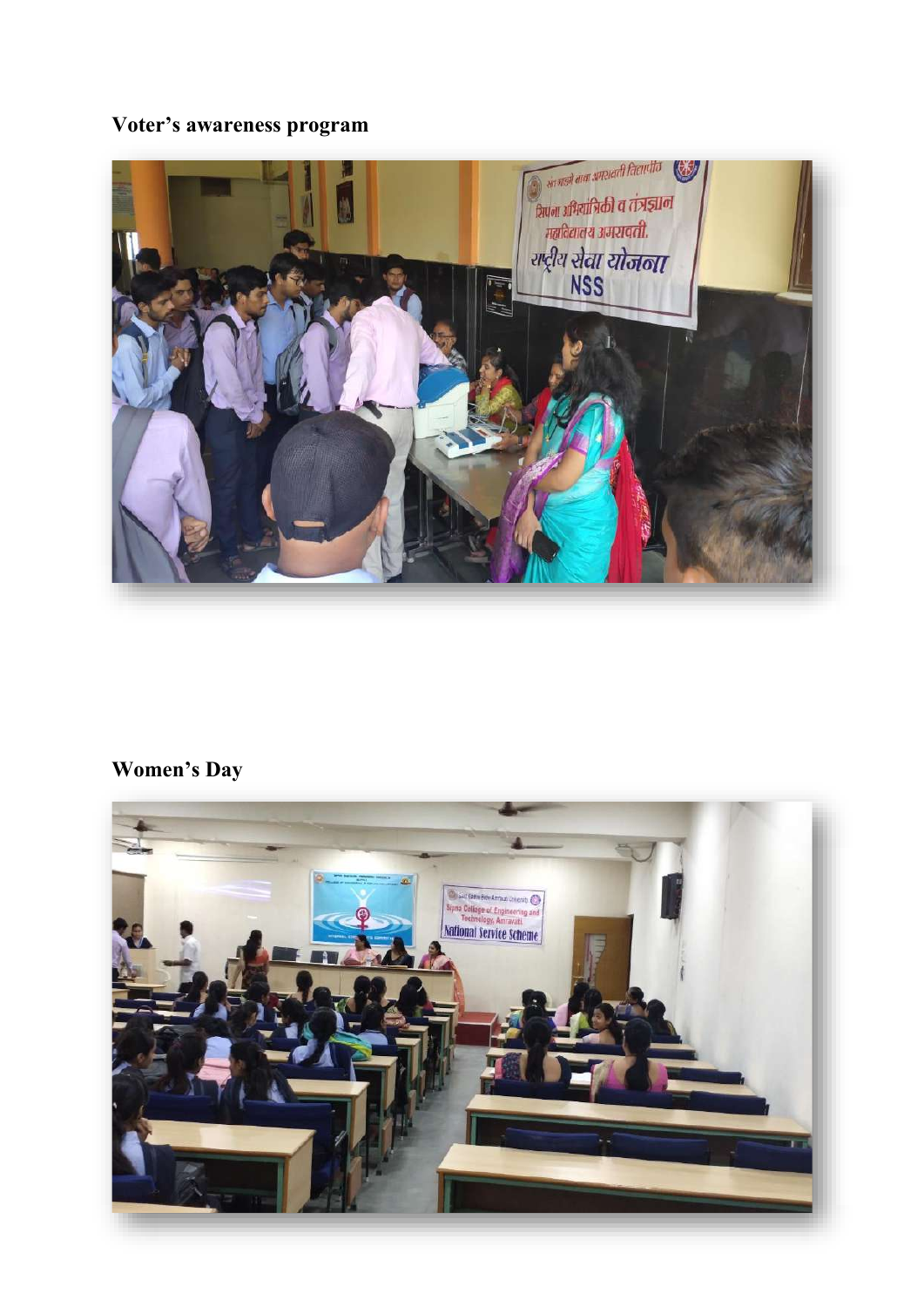#### **Constitution Day**



#### **Awareness Program about use of Cloth Bags**

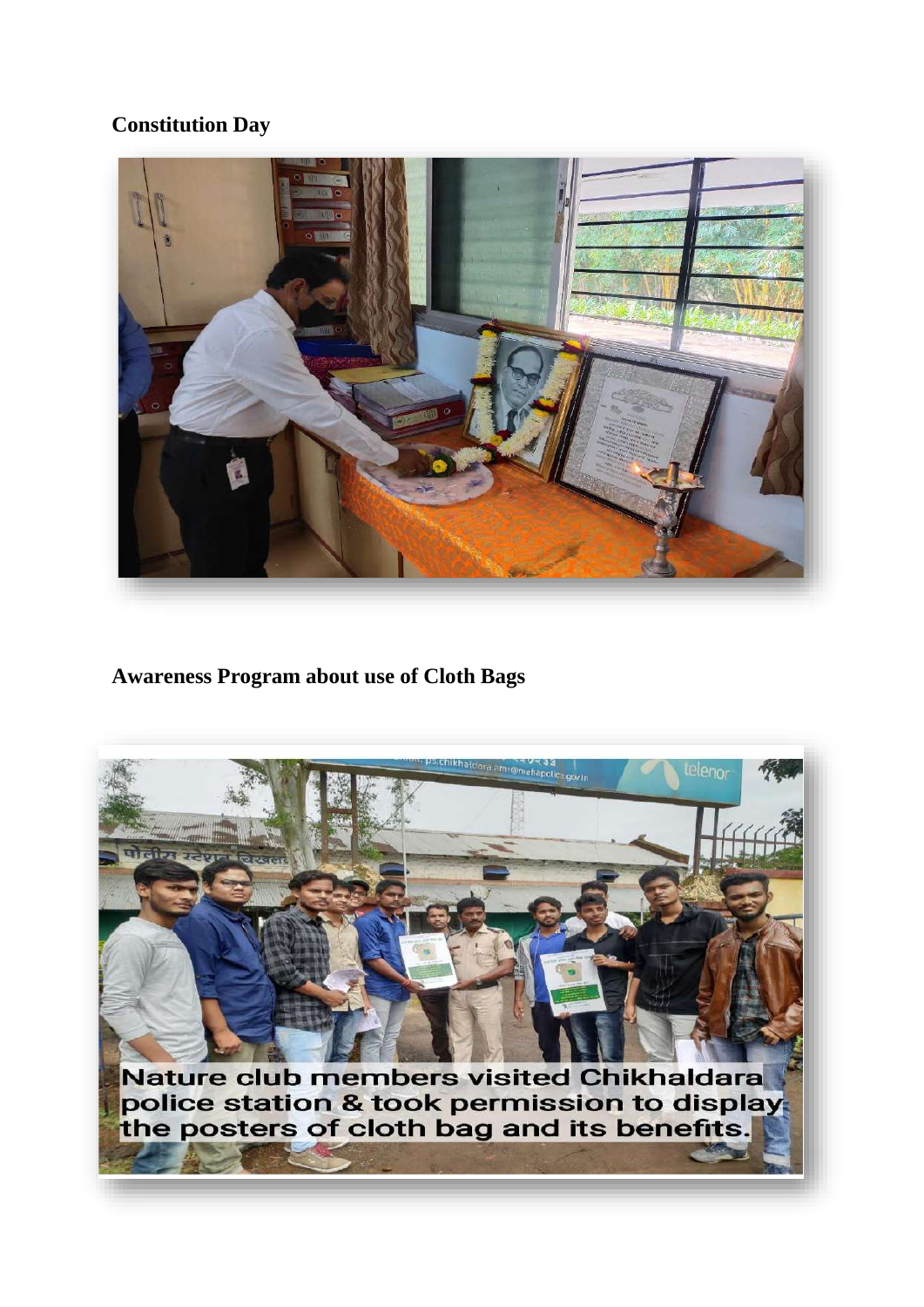# **Passport & pan card Camp**



# **Kargil Vijay Diwas**